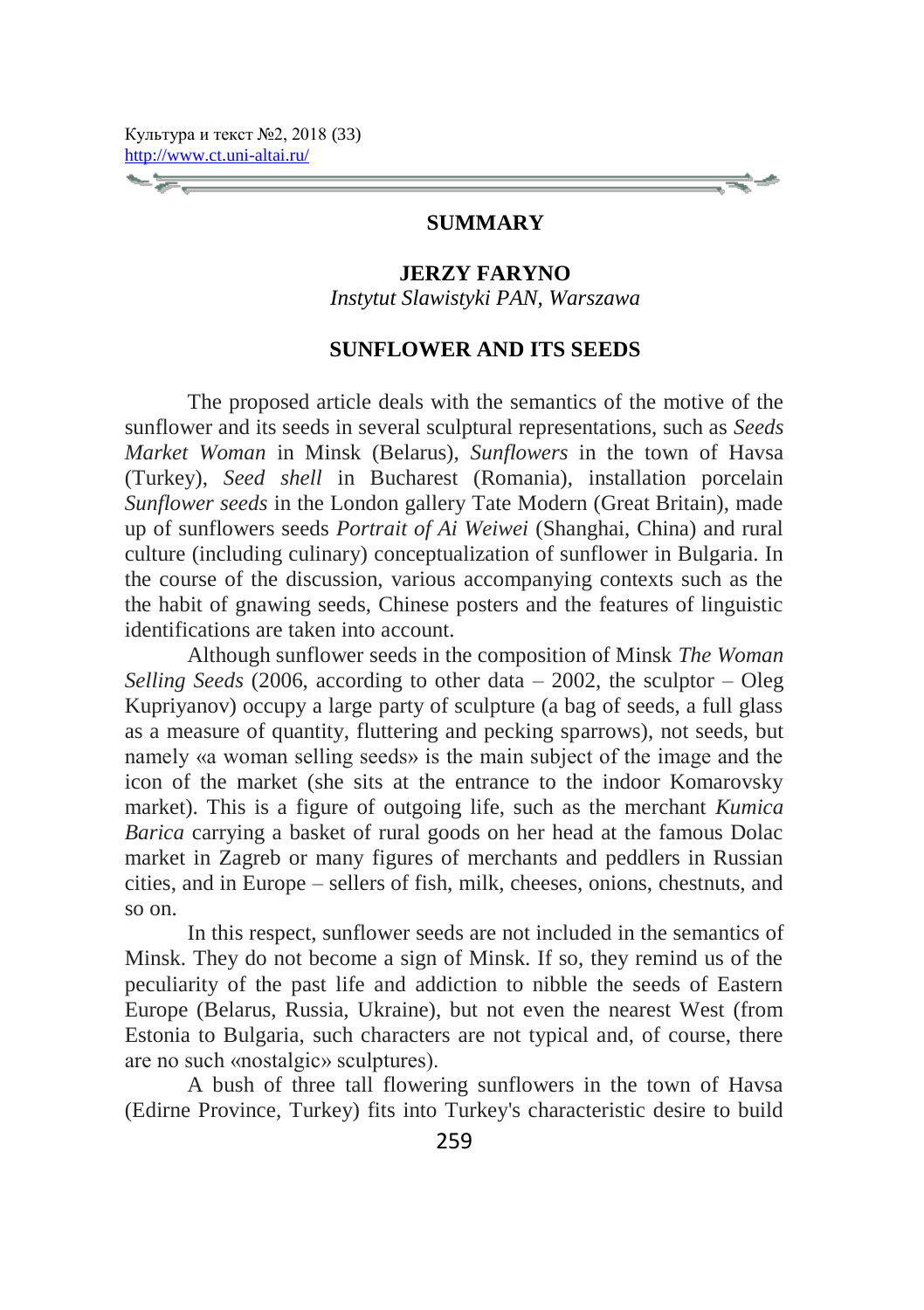sculptural images of all kinds of vegetables, fruits, cereals and flowers grown there. This is not only decoration, but also the distinctive signs of this area (city). Sunflowers in Havsa therefore play a triple role – ornamental, emblematic, and being a sculpture they are also a means of increasing the rank of the region.

Installation *Monumentul Cojii de Sămânţă* / *Monument to The shell of The Seed* (2016) in Bucharest (Romania) has a different meaning. Being an empty shell without a nucleus it should pay our attention to our modern barbarity – our consumer attitude and littering the environment. In this respect, it is related to the chewing gum (which was exhibited by the same artist, Ana Petrovici-Popescu, as part of the previous edition of the Kulturama 2015 event). As a result, the seed here is not a seed at all, but a sign of the state of culture.

Made from 100,000,000 porcelain seeds, the installation of the Chinese artist Ai Weiwei *Kui Hua Zi* / *Sunflower Seeds* (October 2010 – April 2011, in the Turbine Hall of the London Art Gallery Tate Modern) activates another semantics. First of all, it refers to the semantics of the ideological posters of the times of the Cultural Revolution (1966 – 1976) depicting Mao Zedong amid the radiant sun and depicting the Chinese people as the flowers of sunflowers, which in Chinese are called «large flowers» or «sun flowers».

But in a different interpretation: here the seeds are also a people, but they signify both hope for germination and indivialization (each of them is hand-painted, so they do not repeat each other), and at the same time they stay in opposition to the stamped mass production. Porcelain in turn introduces the semantics of China's ancient cultural history.

Another Chinese artist, Red Hong Yi [Red is her common pseudonym, and her real name is also written as Hun I] returned to this installation. It seems that by the 60th anniversary of Ai Weiwei, according to the canonical photo of 2012, she created *Portrait of Ai Weiwei* (January 21, 2017; Shanghai, China) from 20,000 natural sunflower seeds.

Here, the real seeds display both porcelain seeds of Ai Weiwei, and the meaning of his actions, and at the same time put him the national honors.

A related phenomenon is observed in Bulgaria, although there are neither sculptures nor sunflower or its seeds there. This is observed only at the level of language and folk practice. In a number of European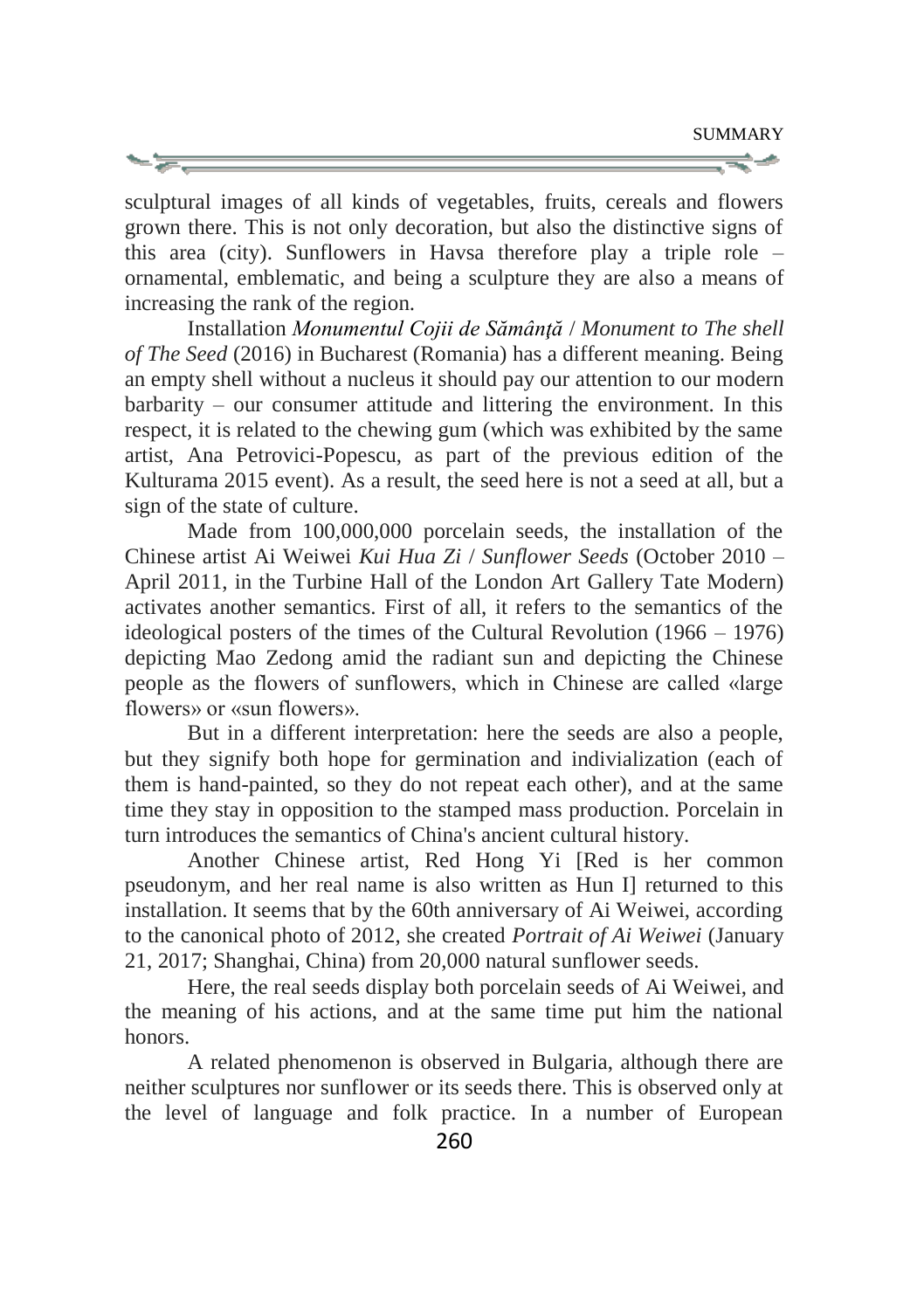languages, sunflower is literally called «sun flower» (as «sunflower» in English, «die Sonnenblume» in German), in some there is only a connection with the sun (Czech «slunečnice», Polish «słonecznik», Ukrainian «sonyashnyk», Whiterussian «slanechnik»), in some it is inscribed and noticed the turning of this flower after the sun (French «tournesol» or former «heliotrope», Italian «girasole», Spainish «girasol», Croatian and Serbian «suncokret»), in Bulgarian it is «slanchegled» – 'sun observer'.

And its head (in other languages like in Russian «shapka / cap» or in Polish «kapelusz / hat») is already «pita», which means «flat bread loaf», which is realized in culinary art, when the festive breads are baked in the form of a sunflower head, sometime blossoming, sometime mature. Here the semantic circle closes: what was the metaphor (the sunflower head – pita) became a catachresis and then turned into a pita as a form of baking. The connection with the sun is preserved, but according to a different principle – due to the custom of decorating the festive (for Christmas or Easter) pita patterns with the motive of the sun, i.e. a random visual coincidence of the figure of the sun and the figure of the sunflower caps. At the same level of language, a «pita in the form of a pita» is obtained.

### **TEXT AND CONTEXT**

#### **O. M. Goncharova** *Herzen State Pedagogiсal University of Russia*

## **PHILOSOPHICAL AND LITERARY CONTEXTS OF THE NOVEL «MY CONSESSION» BY N. M. KARAMZIN**

Karamzin's story «My confession» is considered to be a product of sentimentalism, that touches upon issues of morality and education typical for his aesthetics. However, the title itself refers to the «Confessions» of Rousseau and helps to consider this story in broad philosophical and literary contexts.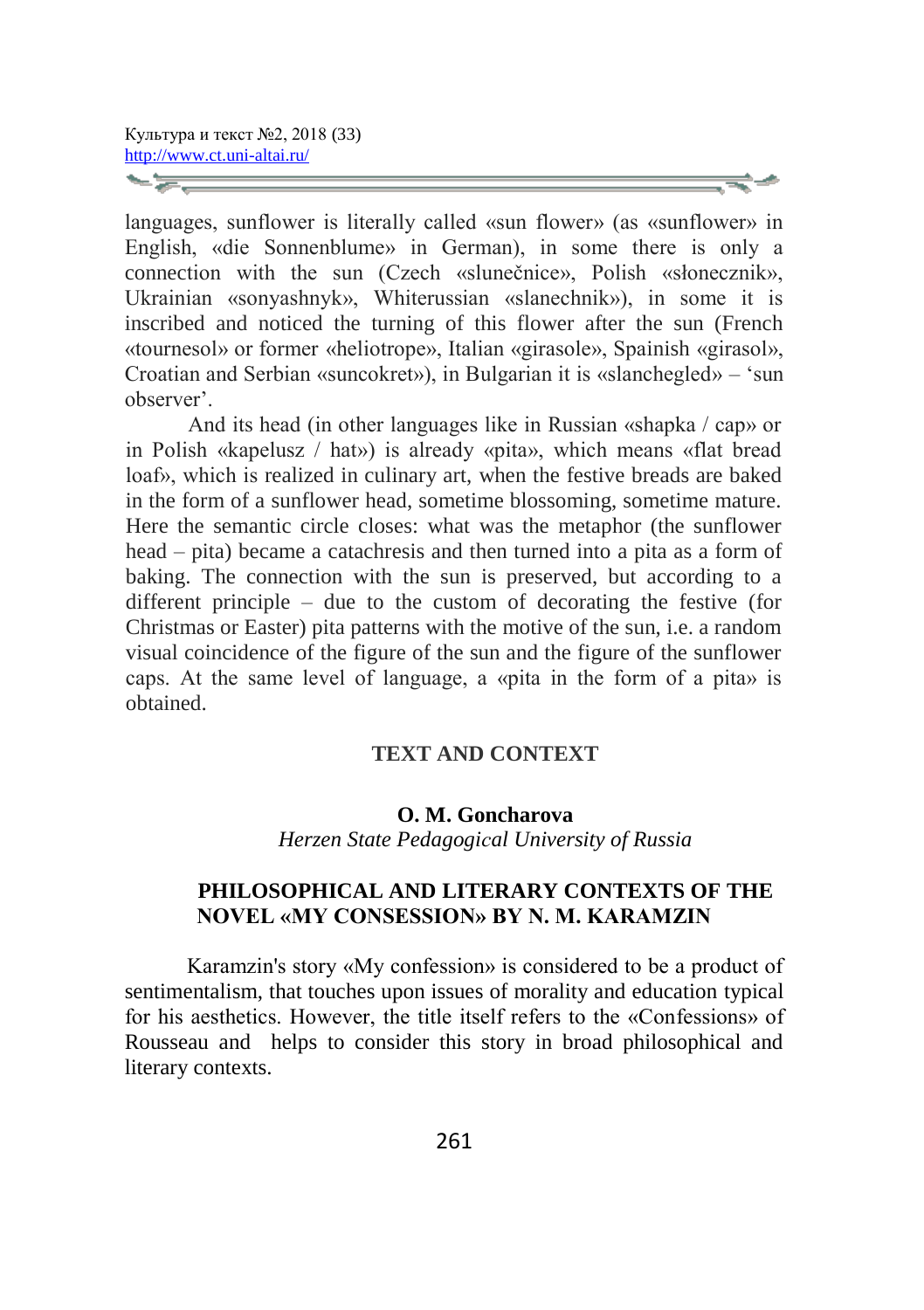SUMMARY ਵ∸

The special cultural significance of the Russian literary discourse should be taken into account. Russian literature of this time represented a philosophical thought and a discourse of thinking about our own, native, Russian. It was distinguished by special attention to the construction of anthropological models. The brightest, innovative and popular among his contemporaries, the concept of a person was represented in Rousseau's works, which were well known and loved in Russia. However, the attitude of Russian thinkers towards the philosophical experience of Rousseau did not abolish the polemical view of the ideas of the «Geneva citizen». It was the anthropological matrix of Rousseau that seemed controversial in Russia and this was reflected in a number of literary works and journalism.

«Confessional» works of D. I. Fonvizin «A Frank Confession of My Deeds and Thoughts» and A. N. Radishchev «Diary of One Week», who contest the anthropological model of Rousseau and his ideas about the confessional word can be considered next to Karamzin's story. D. I. Fonvizin contrasts the «Confessions» of Rousseau with the confessional intentions of Saint Augustine. The author prefers the true confessional interview of the person with God to the public story about private life of the person. The word of Rousseau's hero of «Confessions» seems to Fonvizin, a selfish love to details of everyday life.

A.N. Radishchev polemizes with demonstrative selfishness and loneliness of Rousseau's man, focusing not only on the «Confession», but also on the latest work of Rousseau – «Walks of a Lonely Dreamer». . In contrast to Rousseau's individualism Radishchev writes about the social nature of a man and his openness to the world, formulates the concepts of sympathy and empathy. In both cases there is a noticeable influence of national traditions and the Orthodox anthropology, sharply opposed to the selfishness. on the writers. At the end of the 18th century this attitude was expressed in a number of religious texts including journalism and the works of Russian masons.

In this context, the novel «My Confession» can be understood as the text that is associated with the development of the Russian thought of the era, searching of which was associated with the creation of philosophical and anthropological parameters of the identity discourse. Now Karamzin, who showed the most active interest in the construction of the image of the Russian personality in his previous works, turns to the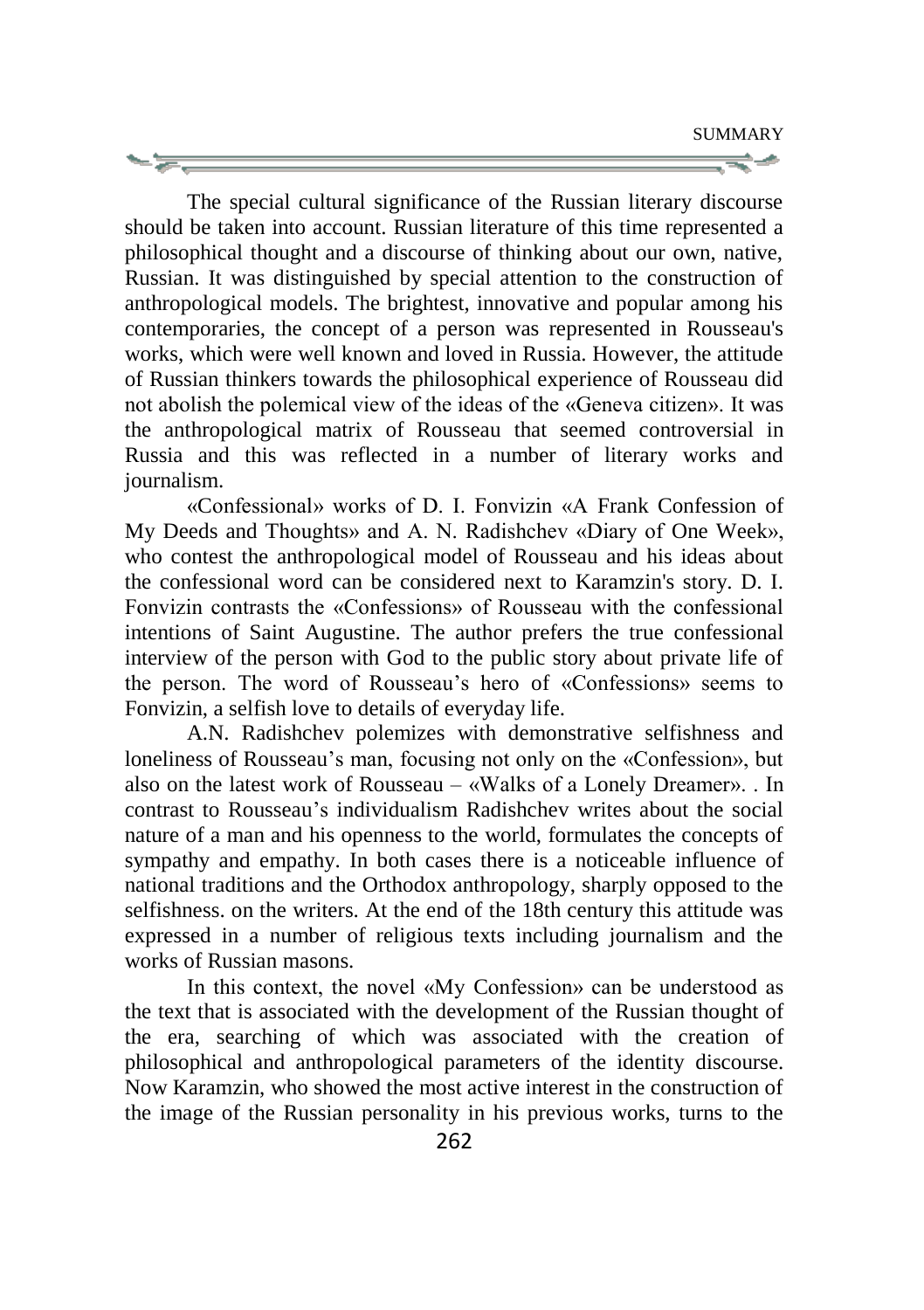poetics of the confessional word, discrediting Rousseau's understanding of the intrinsic value of the human self. The provocative frankness of Rousseau becomes the main intention of the hero of the story, it blurs the boundaries of truth and lies, genuine humanity and selfish pretentiousness. Karamzin annihilates petty outpourings of the hero, not corresponding to the true existence and implementation of the person, in front of readers.

#### **POETICS**

#### **S. A. Golubkov**

*Samara National Research University Named after academician S. P. Korolev*

## **SEMANTICS OF PAUSES AND OTHER "ZONES OF SILENCE" IN THE COMIC TEXT**

Pauses are usually investigated by musicologists, linguists and theater experts who contemplate on breaks in the sound of speech or melody. However, a pause and different "zones of silence" are interesting objects for literary reflection. Any narrative text is discrete. Intonational " hiatus" can occur between sentences and even individual words. When read, they are perceived as interruptions in the movement of the narrative flow, as lacunae filled with independent meaning. In the comic text such elements of discreteness can cause humorous reaction from the reader or listener. In the text such "zones of silence" are represented by pause, interruption of speech, the silence of the character, the figure of silence in the speech of the narrator or storyteller. Pauses are connected with gestures; they are caused by the very nature of the writer's dialogue with the reader. This problem has not been studied well enough, but a rich literary material available in the cultural archive shows that the conversation about the semantics of pauses and other "zones of silence" is quite relevant.

To solve this problem, the system-integrated analysis and comparative analysis are extremely important scientific instruments. They are designed to help reveal a deep conceptual connection between the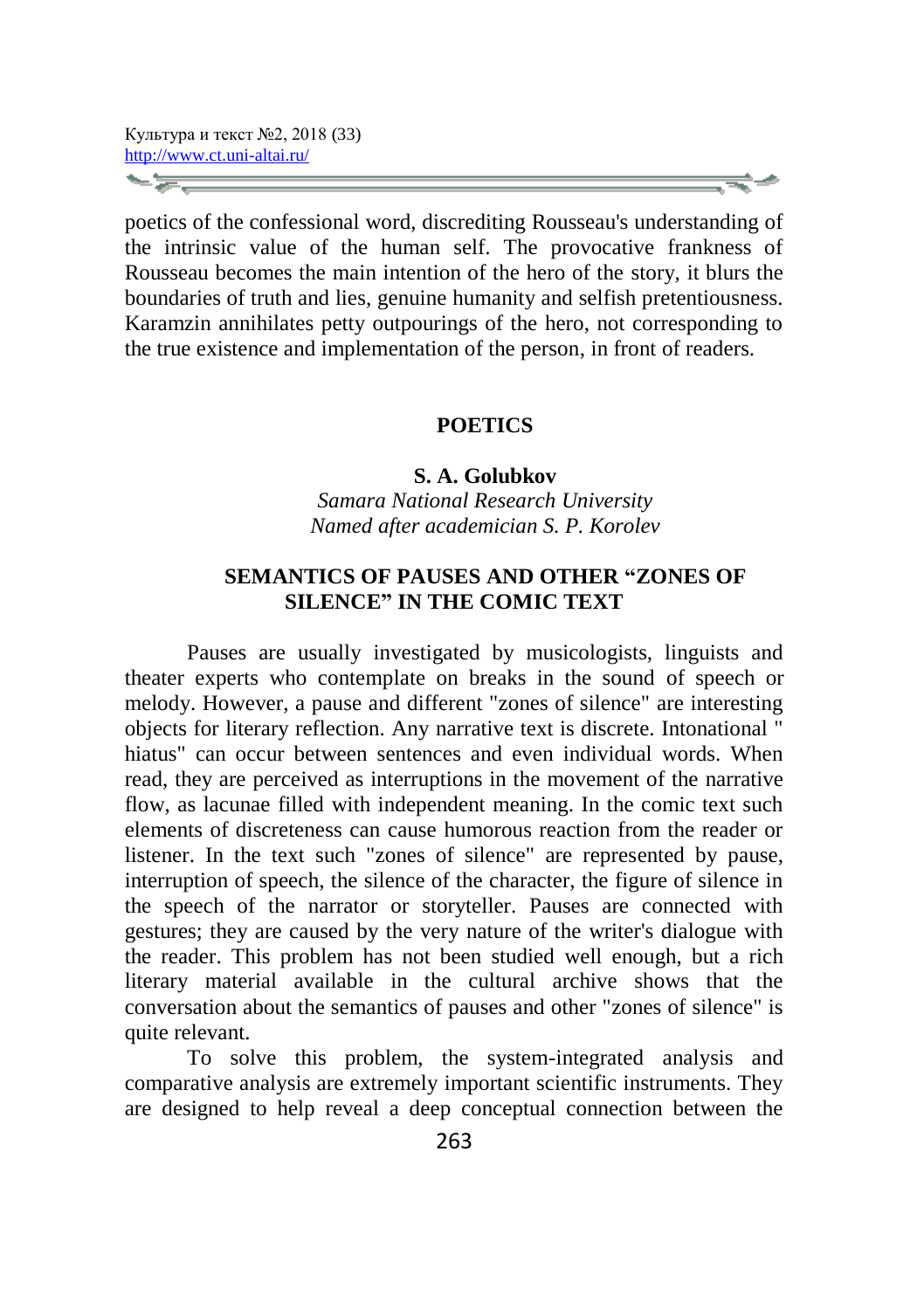pause and other elements of discreteness with the complete artistic whole. They are able to demonstrate how such elements have become an important part of the artistic language of different writers.

The works of Jerome K. Jerome, M. Zoshchenko, M. Bulgakov, P. Romanov are taken as the studied material. Pause is considered as one of the effective means allowing the author to reveal the ambiguity of life phenomena. The relationship of pauses and omission with the syntactic structure of prose is shown. Division of the text into short phrases, use of particular punctuation marks, and the omission as a negative device  $-$  all these serve as the intonational markers of a comic text, hinting at the probability of a humorous reaction.

The pause in the comic text is directed to the rational formation of the reader's consciousness. The analytical mind of the recipient reveals hidden comic meanings during a brief stop.

Omission can be present in different narrative spaces – in the speech of the narrator, in the speech of the hero.

In this case, we laugh not at what is written or said, but at what is absent from the text but could probably be said and what we can only guess.

The named variants of discreteness of the narrative text testify a diverse spectrum of verbal and nonverbal means capable to create laughter effect in the comic narration.

### **RUSSIAN CLASSICS IN THE DIALOGUE OF CULTURES**

### **N.O. Bulgakova**

*Tomsk Polytechnic University*

## **THE NOVEL** *DEMONS* **IN THE FRENCH TRANSLATIONS: ON COMPLETENESS OF THE CONCEPT**  *BESOVSTVO* **TRANSFER**

The main concept of the novel "Demons" by F.M. Dostoevsky that has a key role for its poetics is "devildom". The analysis of this concept actualization in the French translation is relevant due to its special role in the cultural and linguistic field of the Russian native speakers and its absence in the French world view.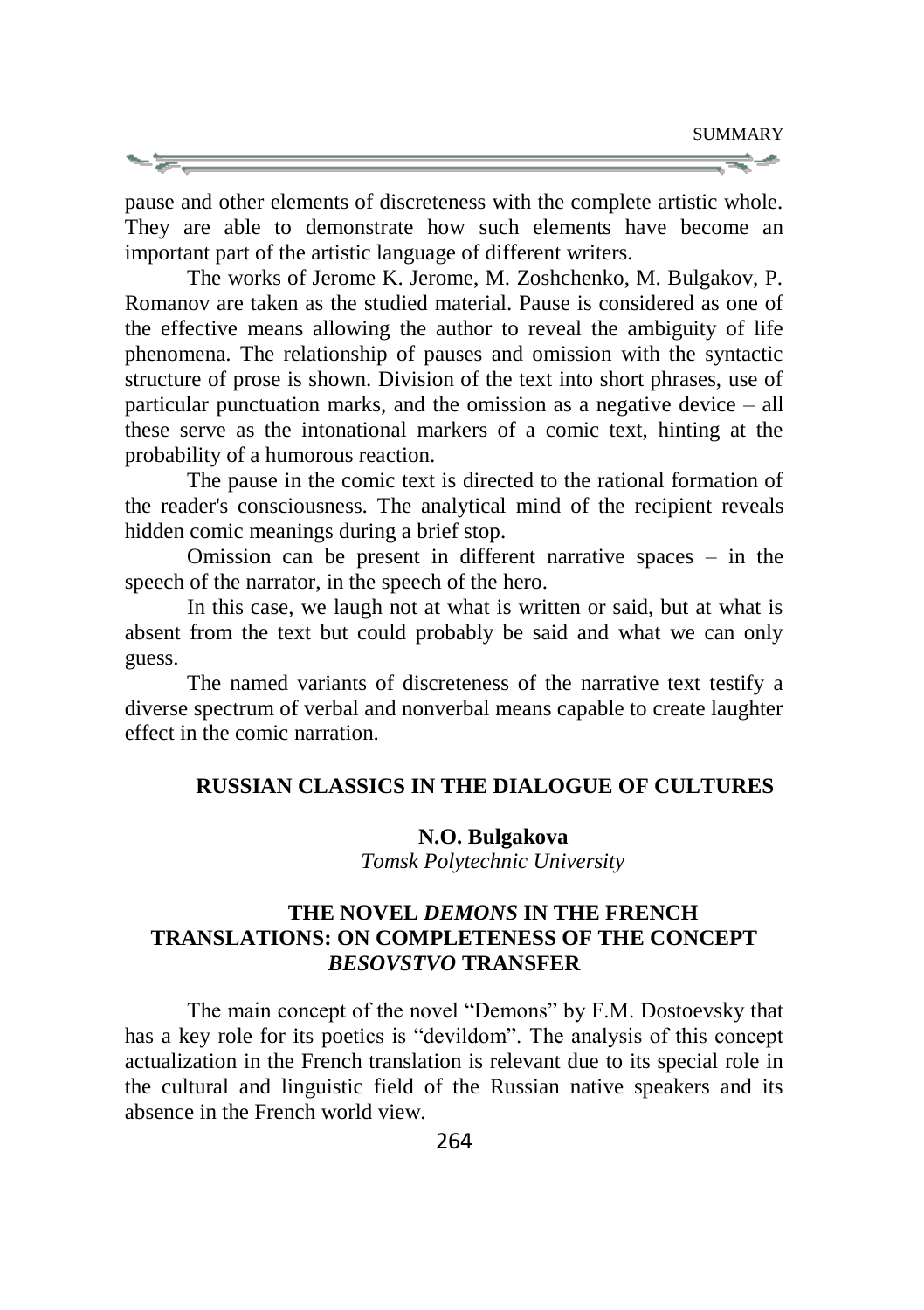Nowadays there are six translations of the novel "Demons" into the French language, six of which were especially significant for its reception in France. The first translation was made by V. Derély in 1886. Later most often published translations were made by B. Schloezer (1932) and E. Guertic (1952). The last translation by A. Markowicz was edited in 1995.

The analysis of two fragments in which the concept "devildom" is verbalized in the characters' speech was conducted. The first of them is a phrase from the monologue of Captain Lebyadkin in which he expresses his fear of the conspiratorial group of P. Verkhovensky. This fragment at the beginning of the plot development reveals the approaching of a tragedy. The second fragment is a speech of Stepan Trofimovich about demons invading Russia in the turning-point of the novel where the concept "demons" is represented to a full extent.

Due to the study of these and other fragments of the novel it is revealed that full or partial destruction of the axiological content of the concept "devildom" is caused by the translators' choice of equivalents for transmission of its key representatives: *бес, чёрт, взбесившийся, беситься.* As a result, an allusion to the tragedy of Stavrogin disappears in all the translations, perception of devildom as a moral and social disease by French readers is destroyed.

There are such features of the concept "devildom" as *pride, logic, attitude toward faith* and *despondency* revealing Stavrogin's spiritual death that are reproduced by translators with less loss. Such features as *illness, madness, insignificance, unbelief* and *laugh (mockery)* demonstrating social and moral aspects of devildom presented more serious difficulties for translators.

The translators' work with syntax patterns of the phrases also influenced the actualization of this concept in the French translations of the novel. A. Markowicz avoided losses at this level with more success than other translators. It can be explained by his bilingualism as well as by the change of the French translation approach: at the end of the XX century translators started to pay more attention to the writers' individual style and language register.

Thus, impossibility of full transmission of the concept "devildom" in the translations of the novel "Demons" by F.M. Dostoevsky into the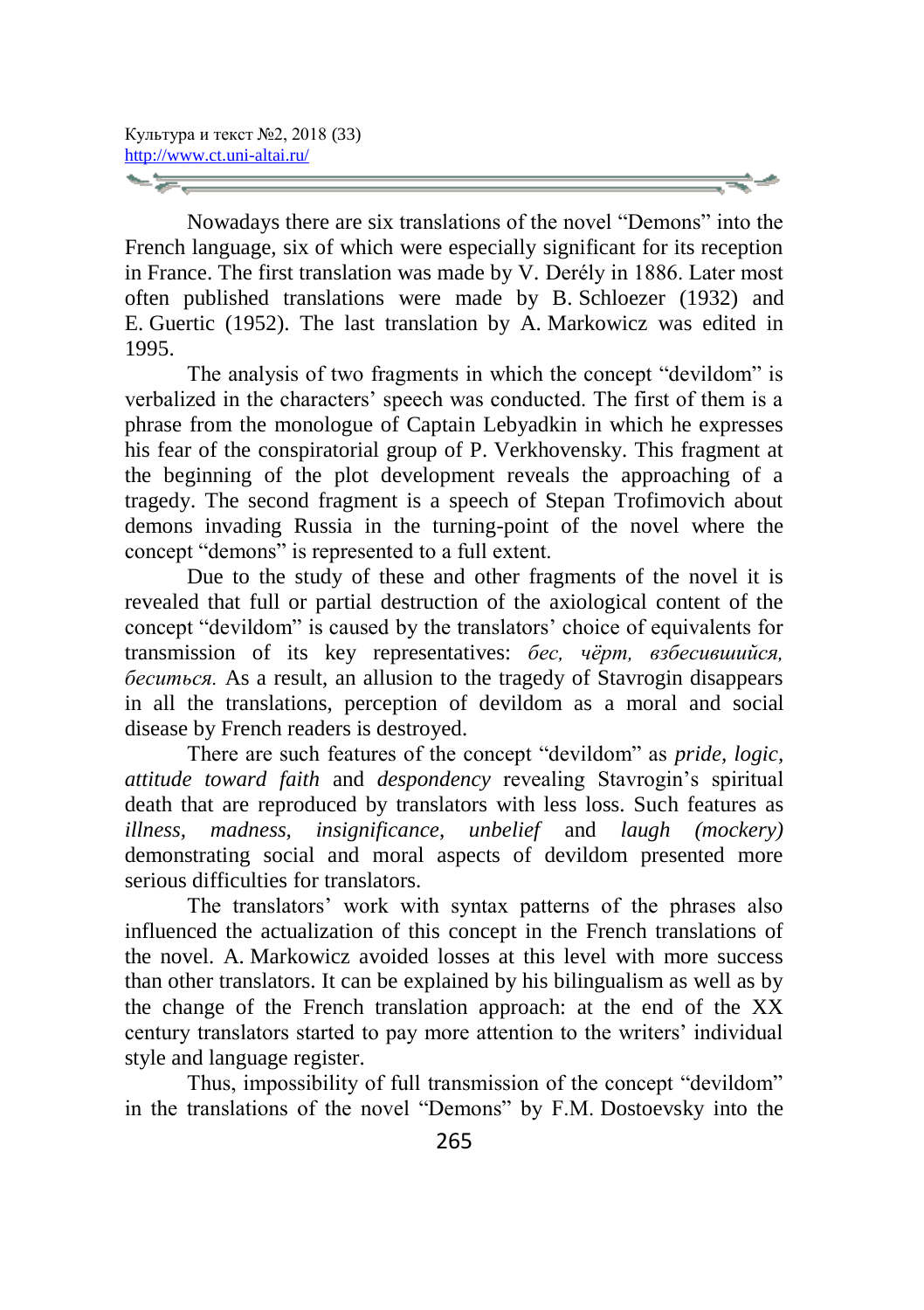French language is caused by the difference in Russian and French cultures: absence of this concept in the French worldview and as a result, difficulties for the translators in representation of its main features as well as the language asymmetry.

#### **M. E. SALTYKOV-SHCHEDRIN AND RUSSIAN CULTURE**

### **E.N. Stroganova, I.A. Knigin, I.Yu. Matveeva, N.A. Nikolaeva, M.V. Sntroganov, V.V. Tikhomirov**

### **"MIKHAIL SALTYKOV-SHCHEDRIN AND HIS CONTEMPORARIES": MATERIALS OF THE PROJECT**

This paper presents the materials of the project on publishing the encyclopedia "M.E. Saltykov-Shchedrin and His Contemporaries". The project assumes the representation of the writer's diverse connections with his contemporaries, not only with those whom he knew personally, but also with those who, regardless of personal acquaintance, existed in his creative consciousness or responded to his works. Such an approach will allow to show the multifacetedness of the creative personality of the writer, the features of his human appearance, as well as the specificity of the existence his texts. The selection includes articles about several Saltykov's compatriots – artists: writers, painters, musicians, theatrical actors.

### **IN THE WORLD OF CONTEMPORARY POETRY**

### **N. S. Chizhov**

*Tyumen State University*

### **METAPHYSICS OF LOVE IN THE LYRICS BY S. KOMAROV: 1970s – EARLY 1990s**

Love poetry by Tyumen poet S. Komarov is analyzed considering cultural and historical processes taking place in the regional literature of the 1970s and 1980s. The influence of the artistic experience of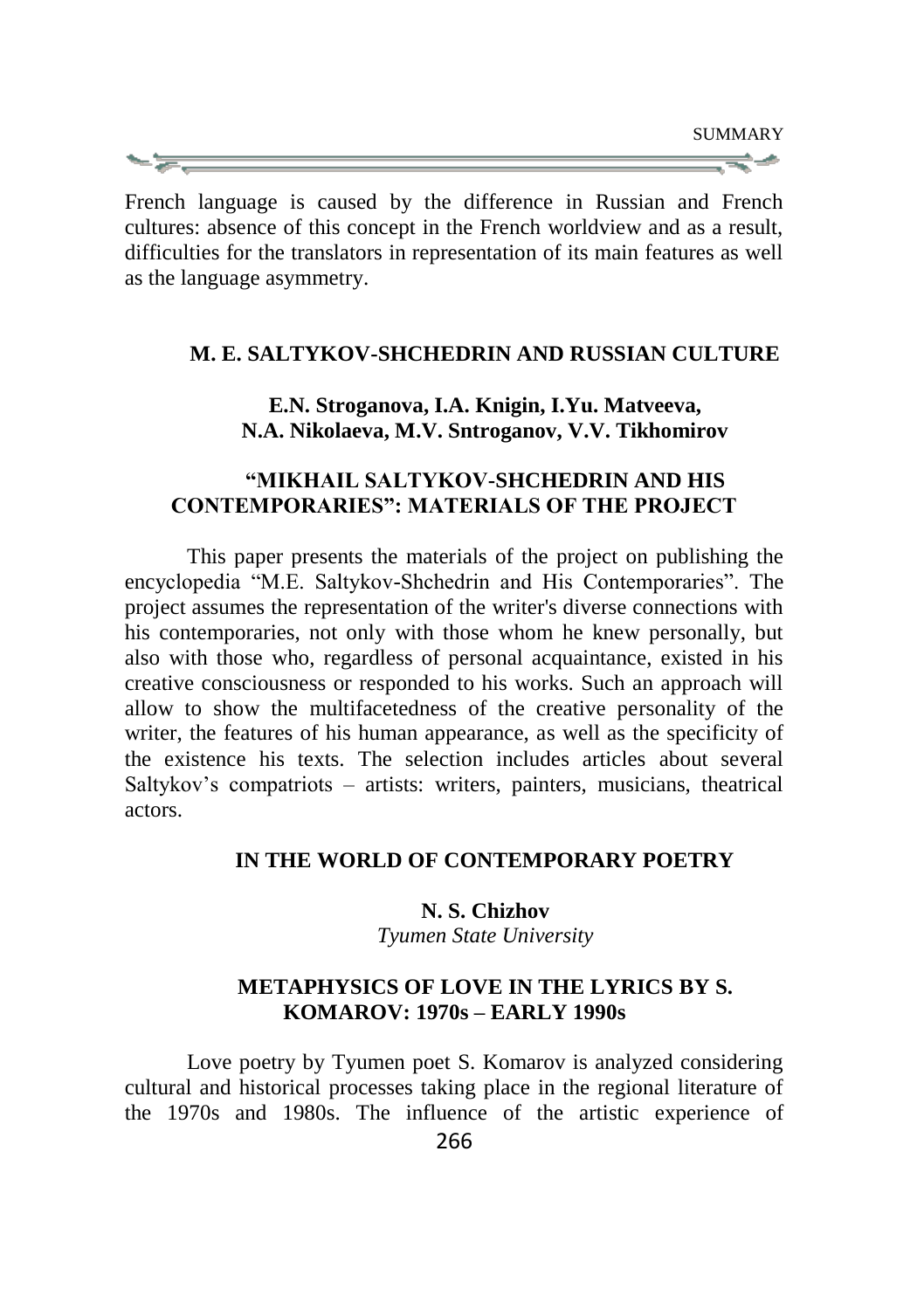modernistic and Soviet poets on the work of Tyumen authors is determined in this context. In particular, it is found out that "softlyric poetry" (primarily N.Rubtsov's verses) had a significant influence on V.V. Belov and V. Zakharchenko, who were in S.Komarov's nearest social circle at the beginning of their artistic journey. In case of the author under consideration, the study allows us to conclude that the artistic world in his early works was formed in a dialogue with the poetry both of the second half of the  $20<sup>th</sup>$  century (A. Tarkovsky, D. Samoilov, etc.) and the first third of the  $20<sup>th</sup>$ century, including love poetry of A. Blok and V. Mayakovsky. By the example of the poem "You Will Return - I Know", it is shown how interaction with this poetic tradition (Mayakovsky's poem "About That") expresses a search of lyrical consciousness for value orientations of existence of an individual in the world. A distinctive feature is that an ontological quest of the narrator, due to the poet's orientation toward the modernist tradition, is objectified in the paradigm of life and death, consciousness and the collective unconscious, the "Self" and the Other, and affirms a metaphysical nature of sexual love. The extension of metaphysical issues of love is characteristic of S. Komarov's lyrics in the second half of the 1980s and 1990s: the collective subject of poet's works, experiencing love, discovers integrity of the world and family relations with it in the depths of a human spirit and experiences a mysterious transformation of reality on a scale of his personal life cosmos. The author of the article comes to a conclusion that metaphysical dimension of sexual love, creative energy of Eros that transforms reality and overcomes personal egoism, idealization of an image of the beloved referring to the archetype of Eternal Femininity, moves the poet's aesthetic experience (perhaps through the prism of Blok's artistic work) nearer to the tradition of Russian metaphysics of love, presented in philosophical works or poetic texts by Vl. Solovyov, N. Berdyaev and their followers. In accordance with the mentioned features of poet's aesthetics of love, a systematic analysis of the poem "We Do not Want to Have a Boy…" is carried out in the second part of the article. It is determined that the narrator, experiencing sexual and spiritual affinity with his beloved, comprehends his unity with the world, God and other people sensually and intuitively. As the study suggests, the poet describing the metaphysical experience of the narrator, actualizes the contexts of metaphysical love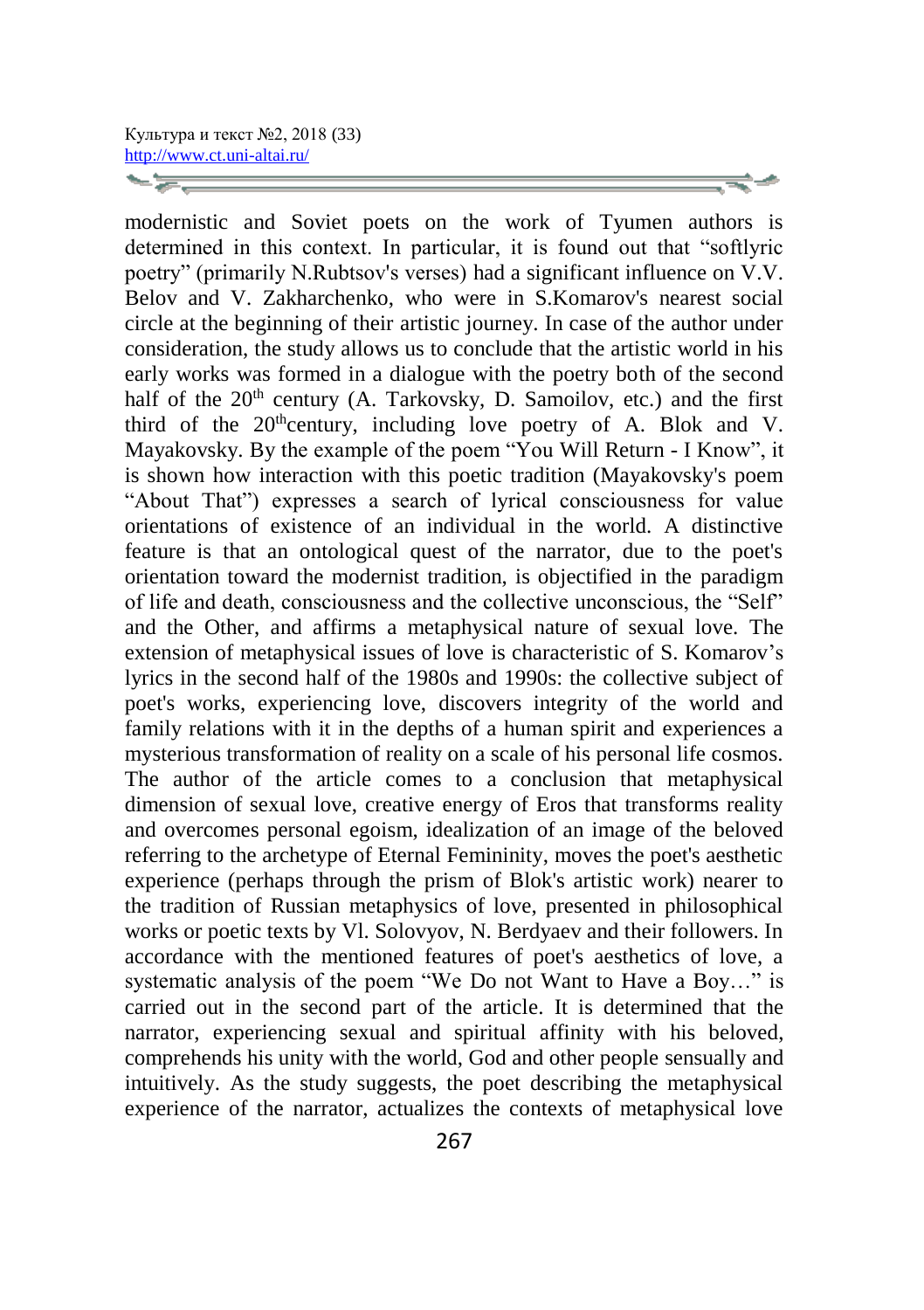poetry of the Russian modernism of the early 20<sup>th</sup>century, love idyll, spiritual and moral quest of Leo Tolstoy, regional poetry (V. Belov "Railway Station Elegy"), mystery practice in a mythological and ritual tradition consciously or through the channels of cultural memory. In conclusion, the results of the research are summed up and necessary generalizations are made, which makes it possible to identify the ways of further study of S. Komarov's poetic work.

### **ALTAI TEXT**

#### **TO THE 100TH ANNIVERSARY Of P. A. BORODKIN**

## **S. A. An,**

*Altai State Pedagogical University* **Y.P. Izotova** *Altai State Pedagogical University*

## **FOLKLORE BASIS OF THE PLOT SITUATIONS IN BORODKIN'S "SECRETS OF THE SNAKE MOUNTAIN"**

In 2018, the Altai celebrates the 100th anniversary of the famous regional writer and local historian Peter Antonovich Borodkin (1918- 1986). P.A. Borodkin, being an employee of the archive in the 40-80s of the XX century, in the story "Secrets of the Snake Mountain" turned to events concerning the discovery and industrial development of mountain ores in the Altai. In his work he used the folklore of the workers of the Zmeinogorsky mine.

The authors of the article consider the features of the interrelation between folklore and literature at the level of events in the story of P.A. Borodkin "Secrets of the Serpent Mountain,

Specific plot situations in which the meanings of folklore works are realized are analyzed. When the author includes folklore in an artistic text, the text "includes" the traditions and norms rooted in the people's environment, "the collective unconscious".

It was in the XX century. the awareness of the complexity of folklore as a part of the spiritual life of the mining workers who have not yet lost the roots of the village folk culture has come. In the work of PA.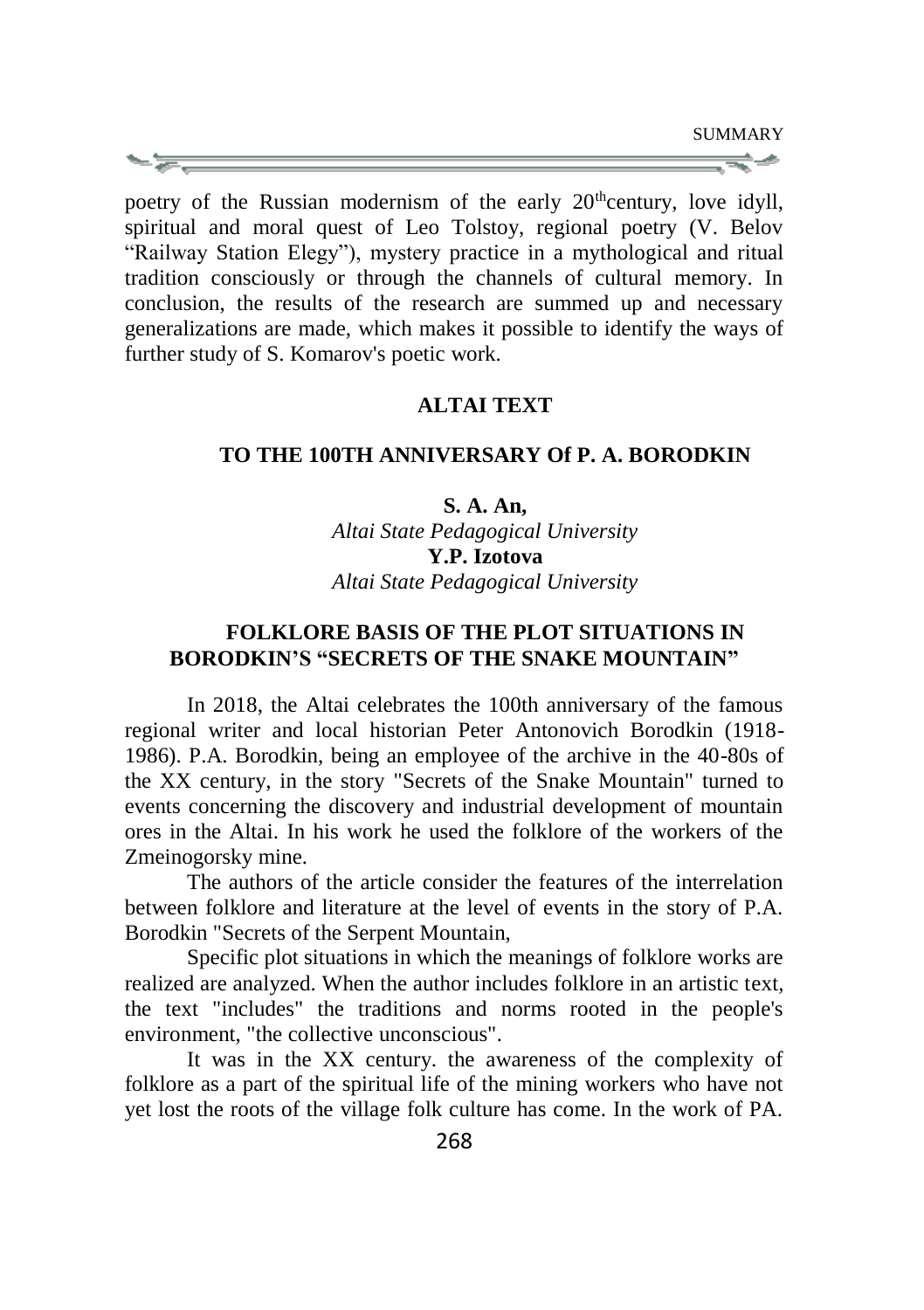Borodkina presents various genres of folklore that existed in the mining and metallurgical environment (popular proverbs and sayings, songs, legends), as well as descriptions of the wedding rite, youth parties. However, the greatest interest is caused by the early working songs of the Zmeinogorsk mine, such as "We are sent for analysis ..." and "Our mining works ...". Song situations are played out in episodes of the story. Working songs are a folklore source, on the basis of which the world is modeled in the story of PA. Borodkin "Secrets of the Serpent Mountain".

Events in the story are often confined to calendar-ritual or familyceremonial holidays, mentioned by the author, giving them an aesthetic assessment. In the center of the plot action of the story is the traditional Russian wedding ceremony.

As a rule, the folklore text is realized by P.A. Borodkin as follows: the events described therein develop in a plot that varies its meaning in relation to specific circumstances. Such, for example, is the situation on the basis of the well-known Russian proverb "Nedosol on the table, and the brine on his back."

The developed folklore taking place in this novel, in turn, undergoes a multifaceted influence of literature where the authority and weight of a written word is immeasurably higher both in the religious, ethical, and aesthetic sense. In some places, the oral word is placed under the book, reproducing the norms of written language. In the language of any people, constants are manifested and fixed in the form of phraseological units, in particular – in proverbs and sayings. In this story, folklore constants act as a stable way of perception of the world, characteristic of large social communities, in our case – mining workers of Altai, – consisting of archetypes of the collective unconscious, knowledge, beliefs, values, stereotypes of thinking.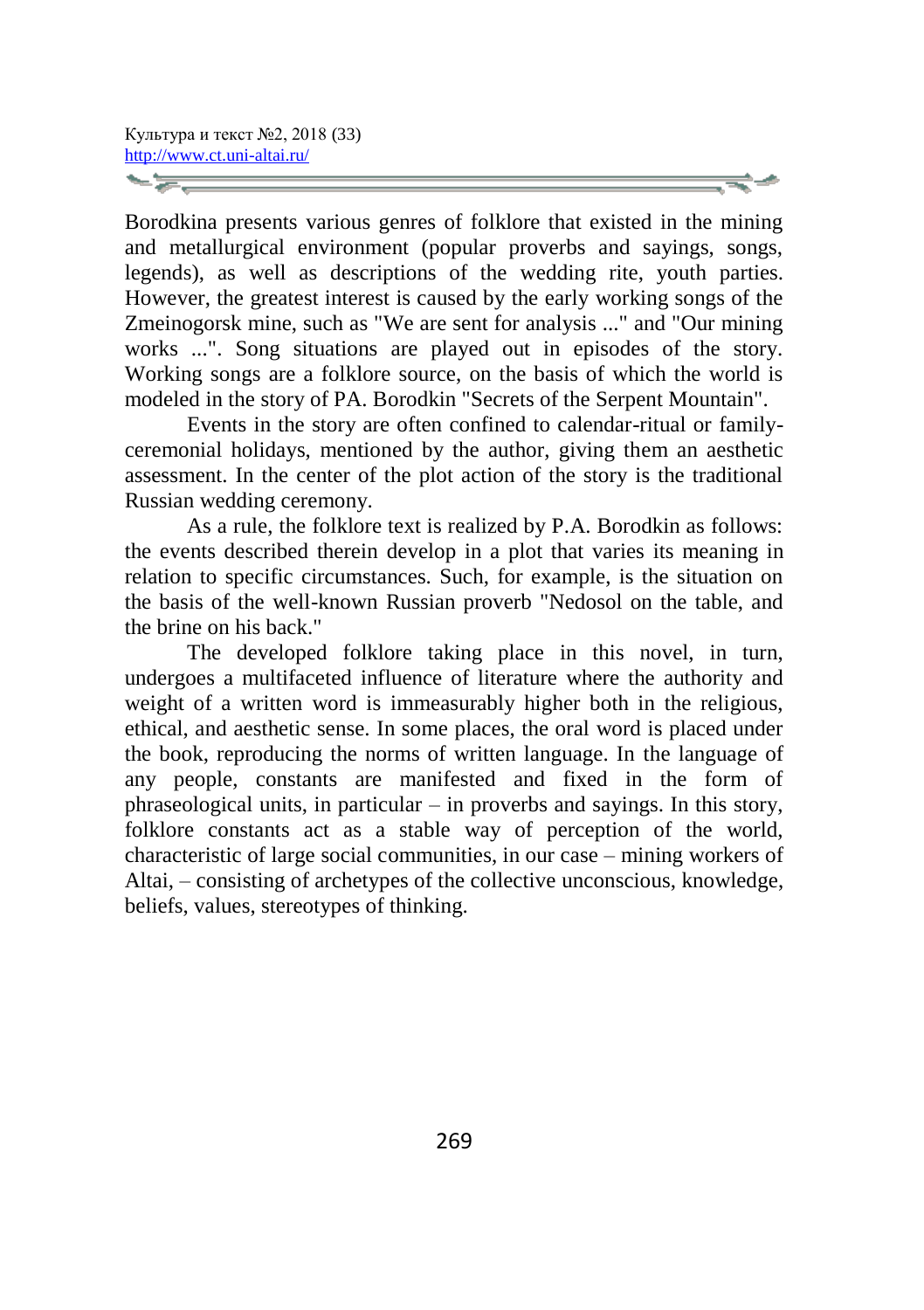#### **YOUNG PHILOLOGY**

**Tsimbalova Yu. A.** *Tyumen state university*

## **THE ARCHETYPE OF ROAD IN STORIES OF V. I. BELOV AND YE. D. AIPIN**

The archetype of the road is one of the most important components of the world model of archaic cultures. Its significance is connected with the variety of meanings: the vector of physical displacement, spiritual growth, the symbol of changes, infinity, and destiny. The relevance of the research lies in the fact that functioning of this literary phenomenon is being explored in the aspects of genre. The material for analysis is given by the stories of V. I. Belov and E. D. Aipin. The choice of these writers' works is due to the connection of their creativity with ontological discourse.

The research of both authors' texts is based on ethnophilological approach. First of all we consider the different connotations of concepts "way" and "road" in the texts of V. I. Belov and Ye. D. Aipin. They are caused by the features of the language picture of the world. For example, in the Khanty language these concepts represent one whole, which captures the idea of eternal life cycle. This fact is reflected in the stories of Ye. D. Aipin: the plots of his stories are based on the situation of coming back. The concepts "way" and "road" are not equal in the Russian language picture of the world, that is caused by the different time of origin of these concepts ("road" is older) and by the connection of the word "road" with pagan outlook (and the "way" is associated with Christian one). These connections are caused by national consciousness. The archetype of the road is realized through the cohesion of physical movements and the moral quests of V. I. Belov's heroes. So their physical and mental ways demonstrate the influence of a personal fate on the process of transforming the traditional peasant culture into industrialized one.

Due to this fact, there are different destinations in the stories of Russian and Khanty writers. Belov's heroes have realized the value of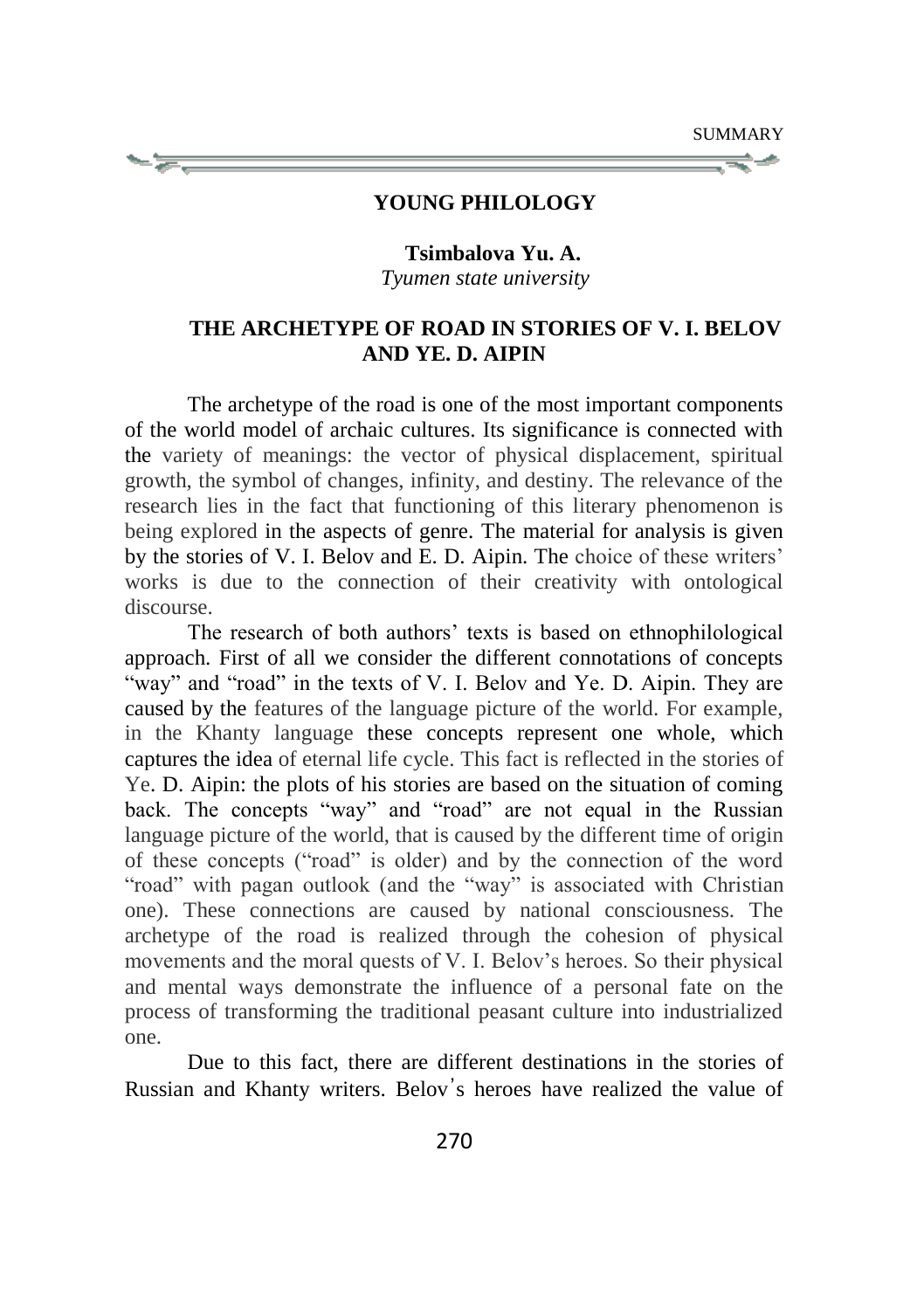«the native» and their way is directed at home. The road of Aipin᾿s heroes forms a circle that starts and finishes at the same place – in the "native" home. When they move to the periphery – in the "alien" space - they discover the "native" again.

Despite different definitions of the road in the texts of both authors, we can also find common meanings of this archetype. Most often the space of hero's physical movements is abstract, because it is comprehended as a territory of trial, moral choice and spiritual changes. The culmination of the plot is more often marked by the symbol of a cross-road. Also the archetype of the road is connected with the idea of the fate, which is understood as a supernatural and is beyond man's power of control.

#### **CULTUROLOGY**

#### **N. N. Bedina**

*Northern (Arctic) Federal University named after M.V. Lomonosov*

### **SOLOVETSKY TEXT IN THE OLD BELIEF TRADITION**

In the Russian Old Belief history, the Solovetsky Monastery Uprising of 1668-1676 is one of the key events. In this article, we aim to reveal the iconic space image in the texts devoted to the Uprising, using the hierotopic approach to the text chronotope as the "modeling of space by image-words" (P. Brown). «Liminality» characterizes the internal semantics of the events experienced by the participants involved in the «Solovetsky Sitting». We are primarily interested in the spatio-temporal image of a limit, a boundary that characterizes the chronotope of the texts that have come into the the Old Belief text corpus.

The Solovetsky Monastery hierotopic image is an image of barriered, marginal place, being faithful to the Old Belief. It was externalized in the Petitions about Belief composed by monk Gerontius and submitted to Tsar Alexei Mikhailovich on behalf of the rebellious monastery monks. They were composed inside the monastery directly during the uprising and gave rise to the Old Belief theology. Space-time oppositions that determine the key features of the monastery image are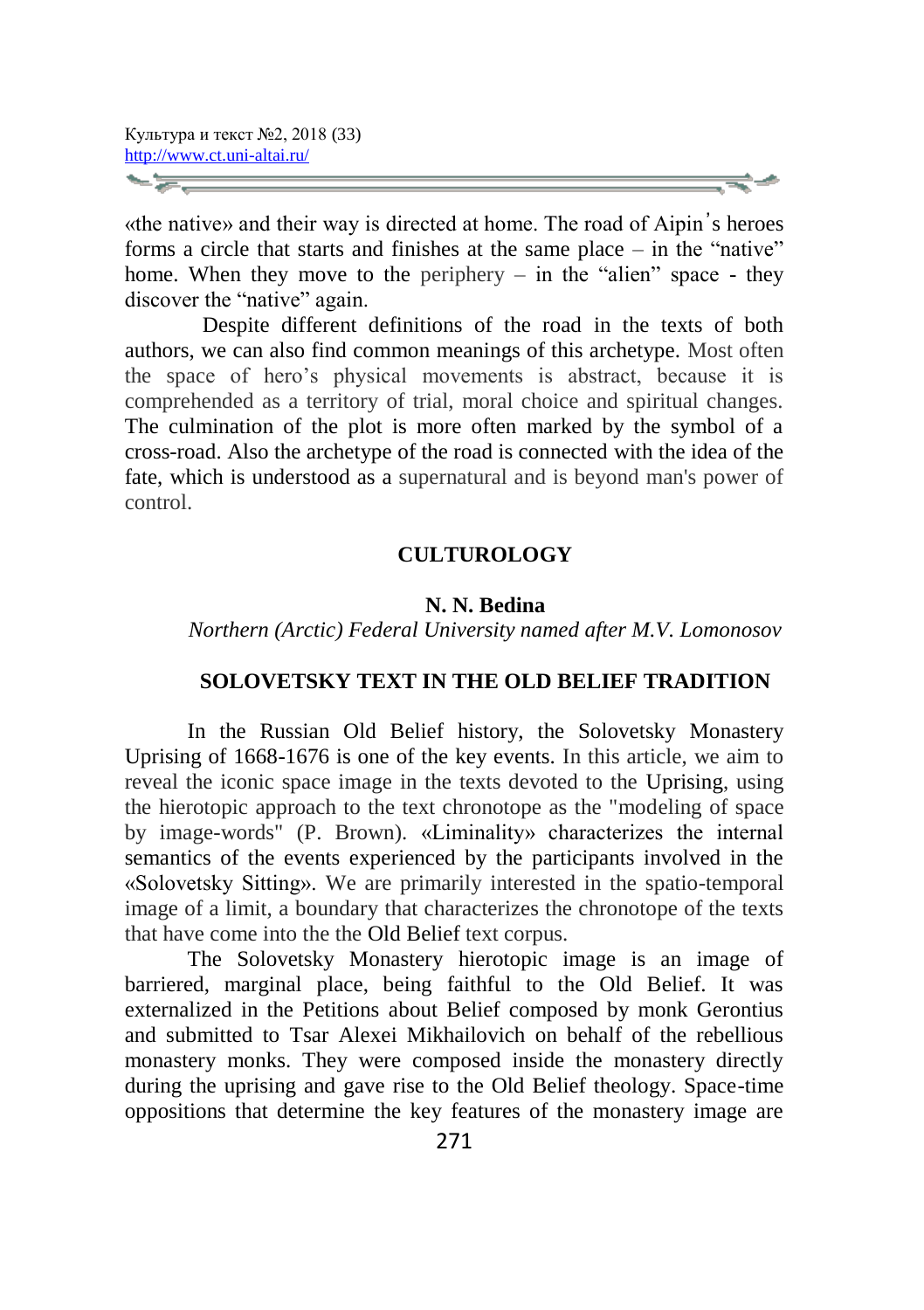lying both on the border and central position, the «old/new» and the «eternal/temporary», emphasizing the eschatological perspective in the perception of the events by the monks and their willingness to accept the martyr's end.

«The History of Solovetsky Fathers and Sufferers» by Simeon Denisov continues and develops the hierotopic ideas of the Petitions. «The Story» was created within the Old Belief tradition in the 1820s. In this text about the Solovetsky Uprising, the island monastery "boundary" space is built with the help of three key concepts: «island», «garden» and «city», which have symbolic and allegorical interpretation as an image of Paradise. In «The History of Solovetsky Fathers and Sufferers» Simeon Denisov interpreted Solovki as a place of the ultimate, exceptional, where the chronotop of the arche is realized. The image of heavenly Jerusalem and especially the most prosperous Garden of Eden composes a rhetorical frame into which the main narrative is inscribed. The eschatological space of the monastery as Paradise unites semantics of the beginning ("holy and glorious") and of the end ("God-pleasing and righteous"). In addition, the temporal and estimated ambivalence of the motifs is determined by the island chronotope with its archaic semantics of the other-world through which the monastery image is built.

### **FILM TEXT**

### **I.A. Martianova**

*The Herzen State Pedagogikal University of Pussia*

#### **DEVELOPMENT OF RUSSIAN SCREENPLAY TEXT**

Screenplay has been defined by Russian scholars in widely varying ways: from viewing it as a new type of literature (a new *genre* for some scholars) to denying it the status of a literary text. The gap caused by the lack of linguistic research of film scripts has been filled with stereotypical opinions concerning their textual features.

Emergence of Russian screenplay (1908) was determined by a number of cultural factors, such as the presence of cinematic elements in classic Russian literature, syncretism in art, and a growing role of pre-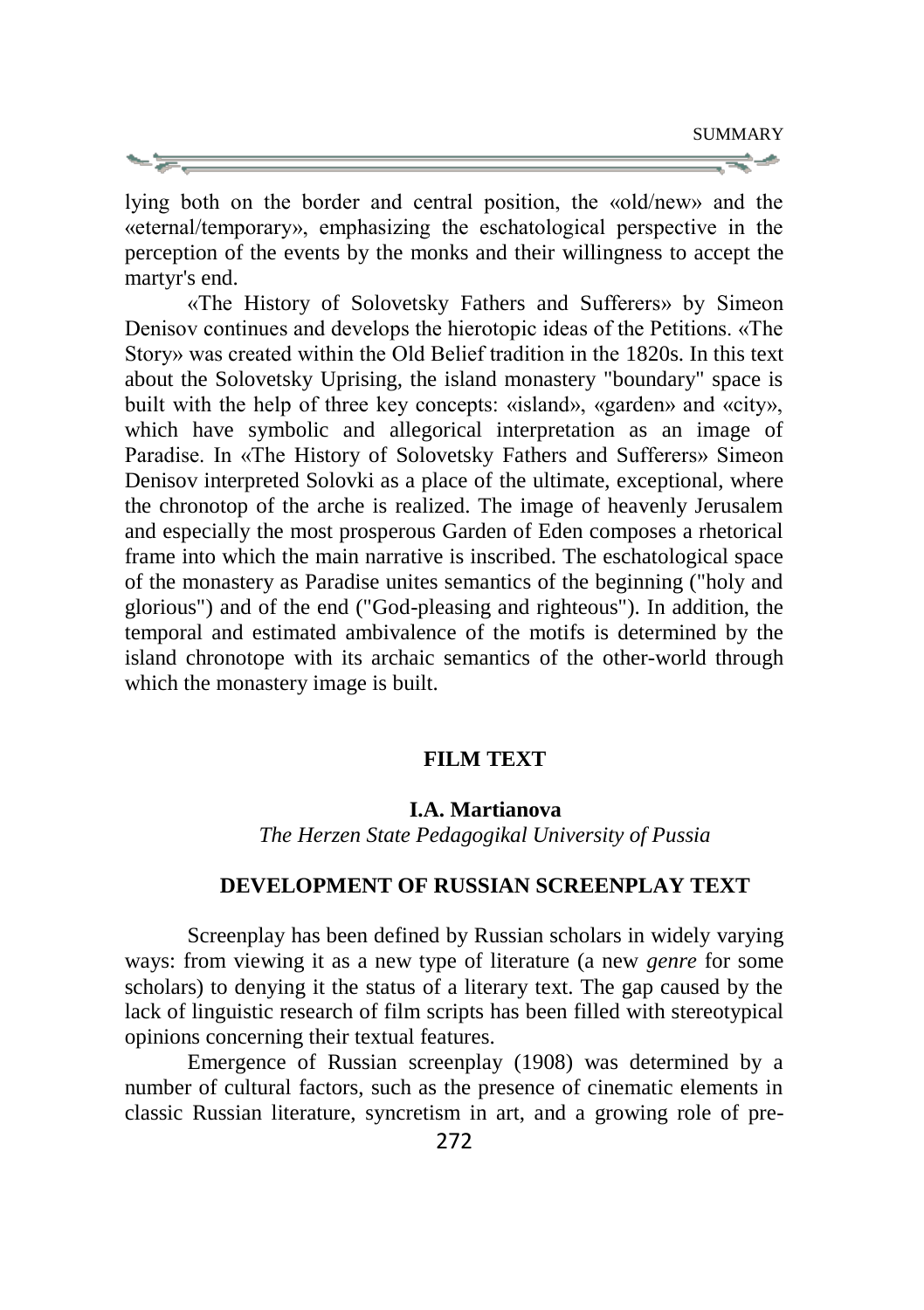texts (draft versions, preliminary notes, etc.). However, neither the Russian society of the time, nor the literary scene and the authors were prepared to use this kind of structuring of a literary text. It was not before the next stage in the literary process that the aesthetics of pre-text became prominent.

In the first third of the 20th century, not only cinema needed the support of the "senior" art, literature viewed cinema as an expression of the zeitgeist. Writers of various literary schools embraced montage and analytical writing techniques. The pre-existence of these literary forms, which were not perceived as something unique by readers, was one of the reasons for the rapid development of screenwriting in Russia.

For a variety of reasons, Russian adapted screenplay preceded the development of original scripts chronologically. Classic literature, familiar and well-remembered by viewers, allowed cinematographers to produce their texts with large story gaps, as a montage of citations.

Russian literary screenplay quickly developed from a compressed primitive text into elaborate works in a variety of genres. With nearly a century of history behind it, Russian screenplay is still in the process of establishing, melting together its constituent elements of epic, lyrics and drama.

Today, screenplay is not a marginal literary genre but a new and evolving type of literature. It is a text with a montage-driven composition technique, where the visual images are represented dynamically through various, primarily compositional and syntactic, means.

Screenplay is not a reflection of the polyphony of cinematic text. Moreover, we encounter a certain disbalance between technological capabilities of the cinema and their reflection in screenplays.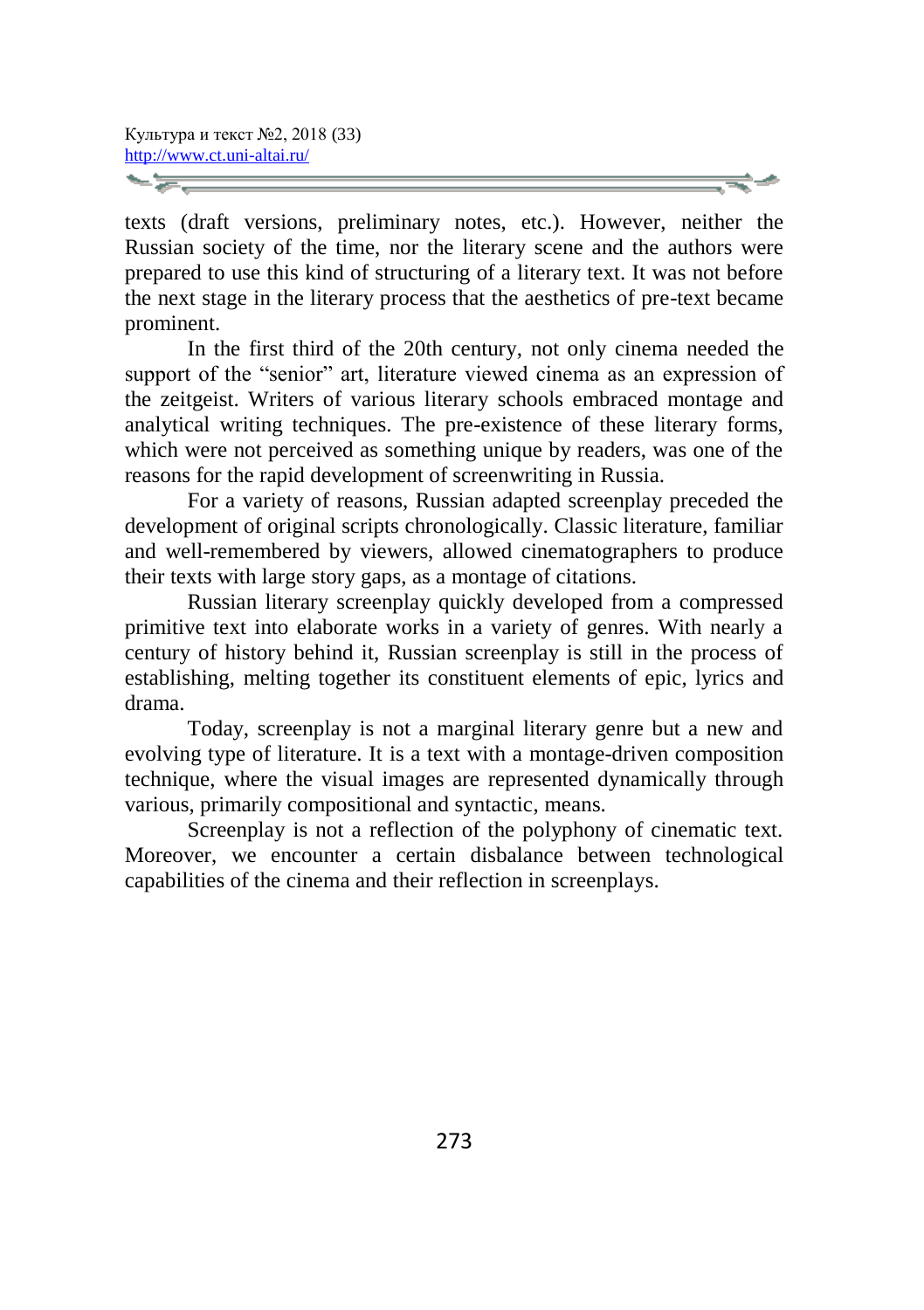#### **LINGUISTICS**

**Yu.V. Slozhenikina** *Moscow City University (Samara branch)*  **A.V. Rastyagayev**  *Moscow City University (Samara branch)* **T.V. Levanova**  *Moscow City University (Samara branch)* 

## **WORD "PIAR" IN THE LINGUISTIC AND CULTURAL ASSESSMENT: THE LEXICAL BACKGROUND OF IRONY**

The article is devoted to the examination of the linguistic and cultural field of PR. The material for the linguocultural analysis was journalistic texts presented in the National Corpus of the Russian language in just 81 contexts. The undertaken study describes strategies and tactics for creating an ironic lexical background for the word PR. The authors of the article identified 2 strategies verbal and cognitive. Fundamental works of V.V. Vorobyova, E.M. Vereshchagin, V.G. Kostomarov formed the theoretical basis of linguoculturological analysis. The authors of the article proved that irony is a discursive practice. This is a regular way in the language community to talk about something. The irony is often perceived by the addressee as communication, causing a negative emotional reaction.

# N.D. Golev *Kemerovo State University* M.E. Goryunova *Kemerovo State University* **TEXT AS OBJECT OF QUANTITATIVE-MORPHOLOGICAL RESEARCH**

Any text as an object of scientific research is a complex system that is revealed and becomes understandable with different methods and approaches, which reflect not only the surface characteristics of the text,